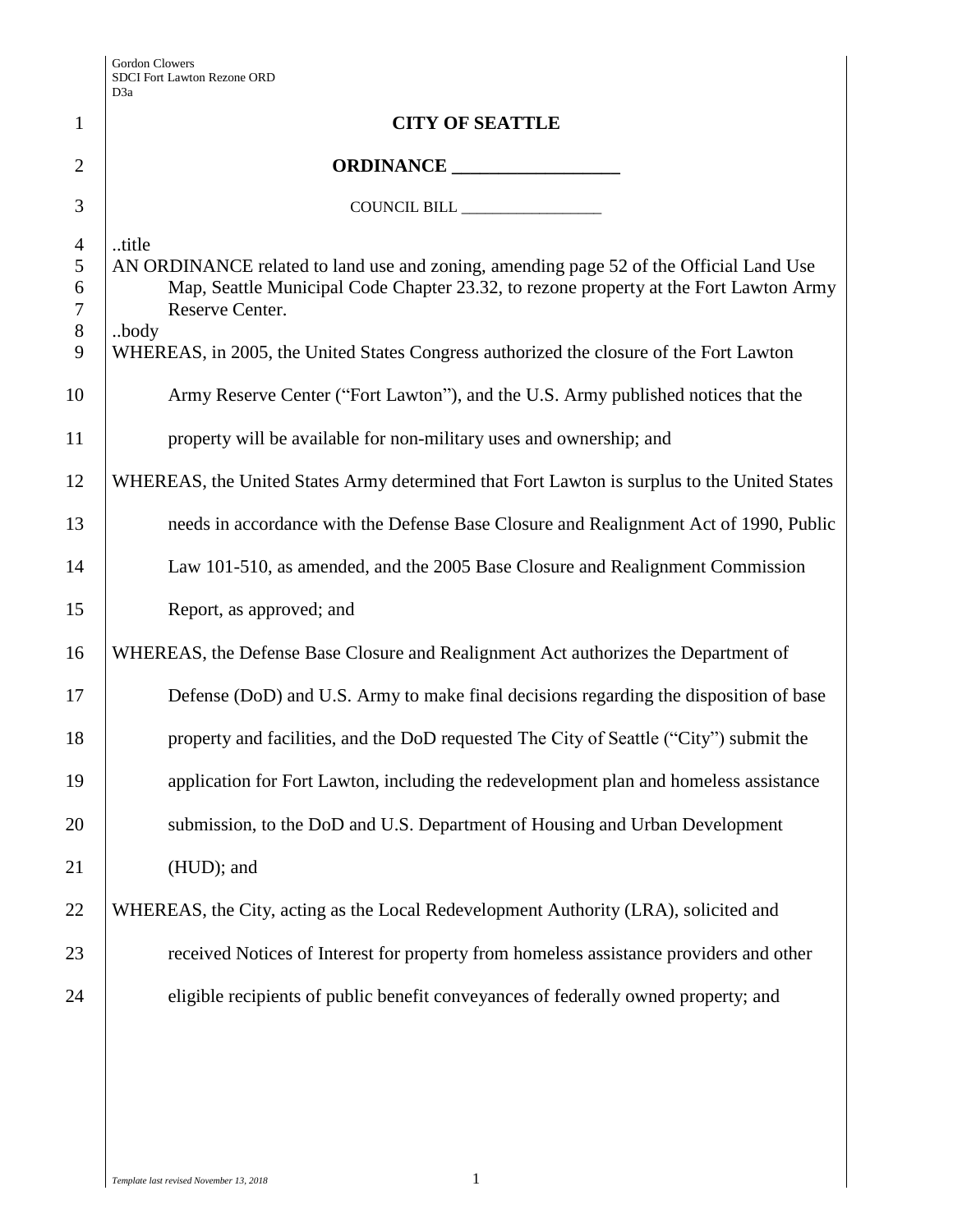Gordon Clowers SDCI Fort Lawton Rezone ORD D3a

| $\mathbf{1}$   | WHEREAS, the City, acting as the LRA, prepared an application in accordance with the Defense |
|----------------|----------------------------------------------------------------------------------------------|
| $\overline{2}$ | Base Closure and Realignment Act of 1990, Public Law 101-510, as amended, and the            |
| 3              | 2005 Base Closure and Realignment Commission Report, as approved; and                        |
| $\overline{4}$ | WHEREAS, the application prepared by the City ("2008 Plan"), which included a                |
| 5              | redevelopment plan providing for mixed-income housing and parks space, was approved          |
| 6              | by the City Council in 2008, and in 2010 HUD determined the application complies with        |
| 7              | the Base Closure Community Redevelopment and Homeless Assistance Act of 1994, 10             |
| 8              | U.S.C. § 2687 note, as amended, and its implementing regulations found at 24 CFR Part        |
| 9              | 586; and                                                                                     |
| 10             | WHEREAS, opponents of the 2008 Plan sued the City, and in 2010, the Court of Appeals upheld  |
| 11             | a Superior Court decision on the lawsuit, which argued that the State Environmental          |
| 12             | Policy Act (SEPA) was required prior to City Council adoption of redevelopment plan          |
| 13             | legislation; and                                                                             |
| 14             | WHEREAS, implementation of the 2008 Plan was also stalled by the Great Recession, which      |
| 15             | diminished its financial viability, the market-rate housing component in particular; and     |
| 16             | WHEREAS, in 2013, the City began working with the U.S. Army to plan for interim uses and in  |
| 17             | 2017 entered into a five-year lease of Fort Lawton; and                                      |
| 18             | WHEREAS, in 2017, public outreach and comment for a modified redevelopment proposal for      |
| 19             | Fort Lawton began, and in 2018, the City published the Fort Lawton Final Environmental       |
| 20             | Impact Statement (FEIS), which analyzes probable adverse environmental impacts               |
| 21             | associated with the modified plan; and                                                       |
| 22             | WHEREAS, the Hearing Examiner decided in favor of the City on an appeal of the adequacy of   |
| 23             | the FEIS; and                                                                                |
|                |                                                                                              |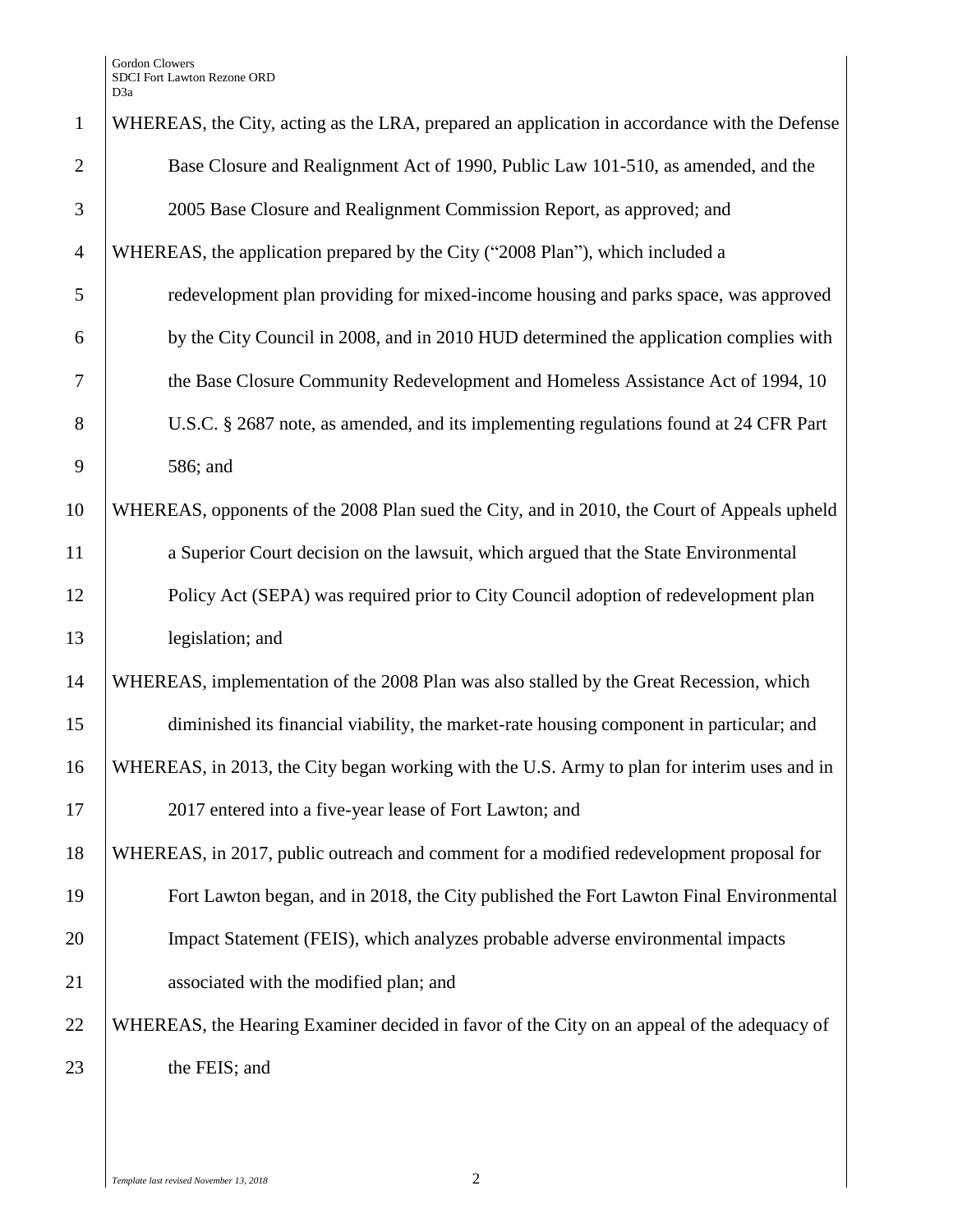| $\mathbf{1}$   | WHEREAS, the final Fort Lawton Redevelopment Plan and Homeless Assistance Submission        |
|----------------|---------------------------------------------------------------------------------------------|
| $\overline{2}$ | reflects years of collaboration between the City and its partners, Catholic Housing         |
| 3              | Services of Western Washington, United Indians of All Tribes Foundation, and Habitat        |
| $\overline{4}$ | for Humanity of Seattle/King County, and involved substantial public outreach and           |
| 5              | comment; and                                                                                |
| 6              | WHEREAS, the Fort Lawton Redevelopment Plan balances Seattle's critical need for affordable |
| 7              | housing for households with low incomes and permanent housing for persons                   |
| 8              | experiencing homelessness with the climate and livability benefits of parks and open        |
| 9              | space, by providing 85 units of supportive housing for seniors, up to 100 affordable rental |
| 10             | housing units for households with incomes up to 60 percent of area median income, up to     |
| 11             | 52 affordable homes for purchase by families with incomes up to 80 percent of area          |
| 12             | median income, and increased parks and recreation space adjacent to Seattle's 534-acre      |
| 13             | Discovery Park; and                                                                         |
| 14             | WHEREAS, the Fort Lawton Homeless Assistance Submission includes information about          |
| 15             | homelessness in Seattle; notices of interest proposing assistance to persons and families   |
| 16             | experiencing homelessness; a legally binding agreement for Fort Lawton property to be       |
| 17             | used to provide homeless housing; an assessment of the balance with economic and other      |
| 18             | development needs; a description of outreach taken by the City, including a list of the     |
| 19             | representatives of people experiencing homelessness who were contacted during the           |
| 20             | outreach process; and an overview of the citizen participation process, including           |
| 21             | comments received from at least one public hearing held before submitting the LRA           |
| 22             | application to HUD; and                                                                     |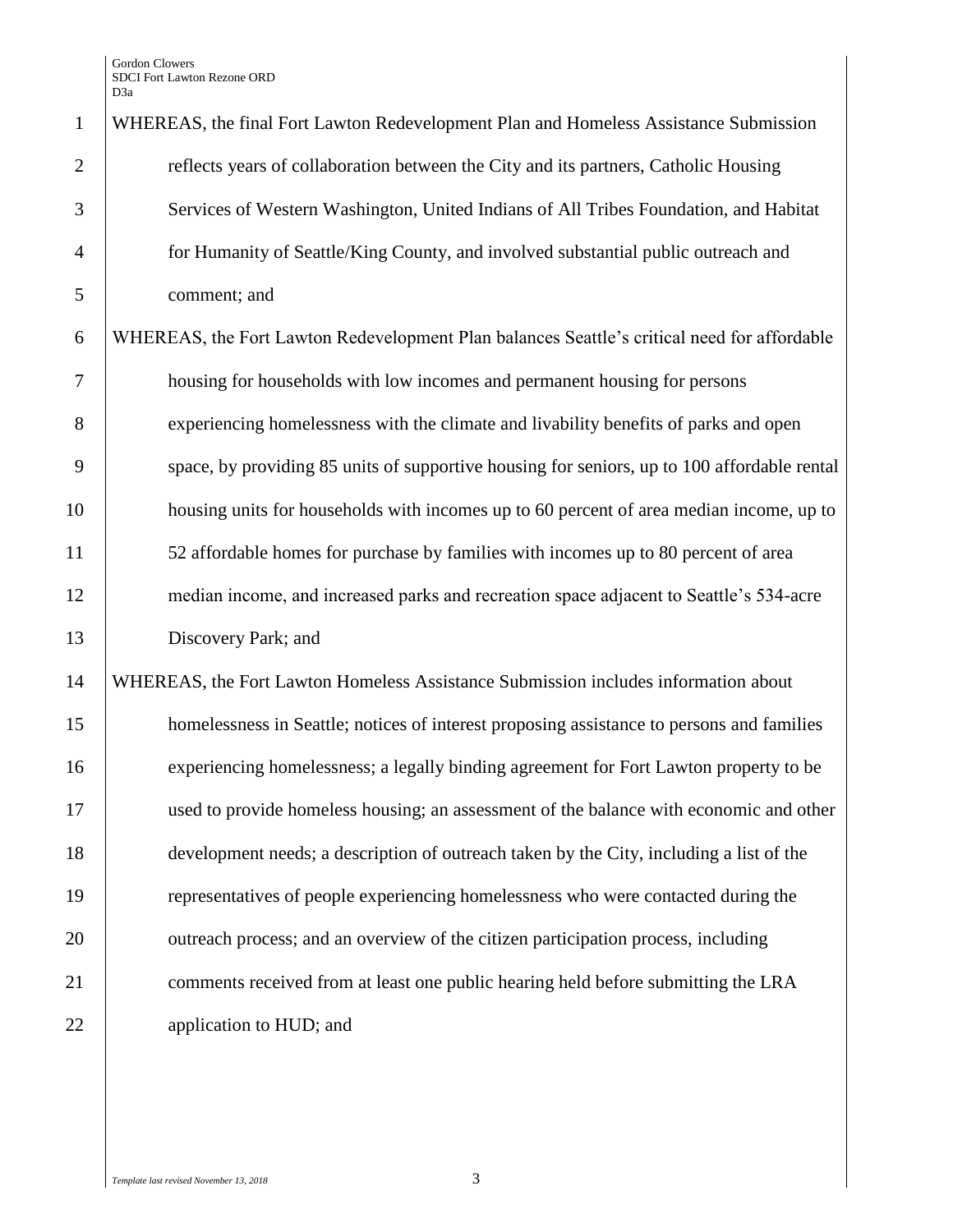## 1 WHEREAS, the City will continue to work with Metro to make transit service improvements in 2 the Fort Lawton/Magnolia neighborhood; and

 WHEREAS, on February 4, 2019, Mayor Jenny Durkan announced that she will transmit the redevelopment plan for Fort Lawton to City Council, stating that "As we continue to address Seattle's housing and affordability crisis, this plan builds on our commitment to drive the development of hundreds of more affordable homes while ensuring that our neighborhoods can be vibrant, livable spaces for this generation and the next"; and WHEREAS, the Fort Lawton Redevelopment Plan includes robust, effective affirmative marketing of housing at Fort Lawton to increase housing choices for protected classes in 10 a high-opportunity neighborhood; and WHEREAS, the City Council has reviewed the Fort Lawton Redevelopment Plan and Homeless Assistance Submission and held a Public Hearing to receive public comment; and WHEREAS, City staff prepared a rezone analysis and final recommendation; and

14 WHEREAS, the property's land use designation is Multifamily Residential Area on the City's

15 Future Land Use Map as envisioned in the Fort Lawton Redevelopment Plan;

16 NOW, THEREFORE,

17 **BE IT ORDAINED BY THE CITY OF SEATTLE AS FOLLOWS:**

18 Section 1. The Official Land Use Map, Chapter 23.32 of the Seattle Municipal Code, is 19 amended to rezone property on page 52 of the Official Land Use Map, as shown on Exhibit A 20 attached to this ordinance.